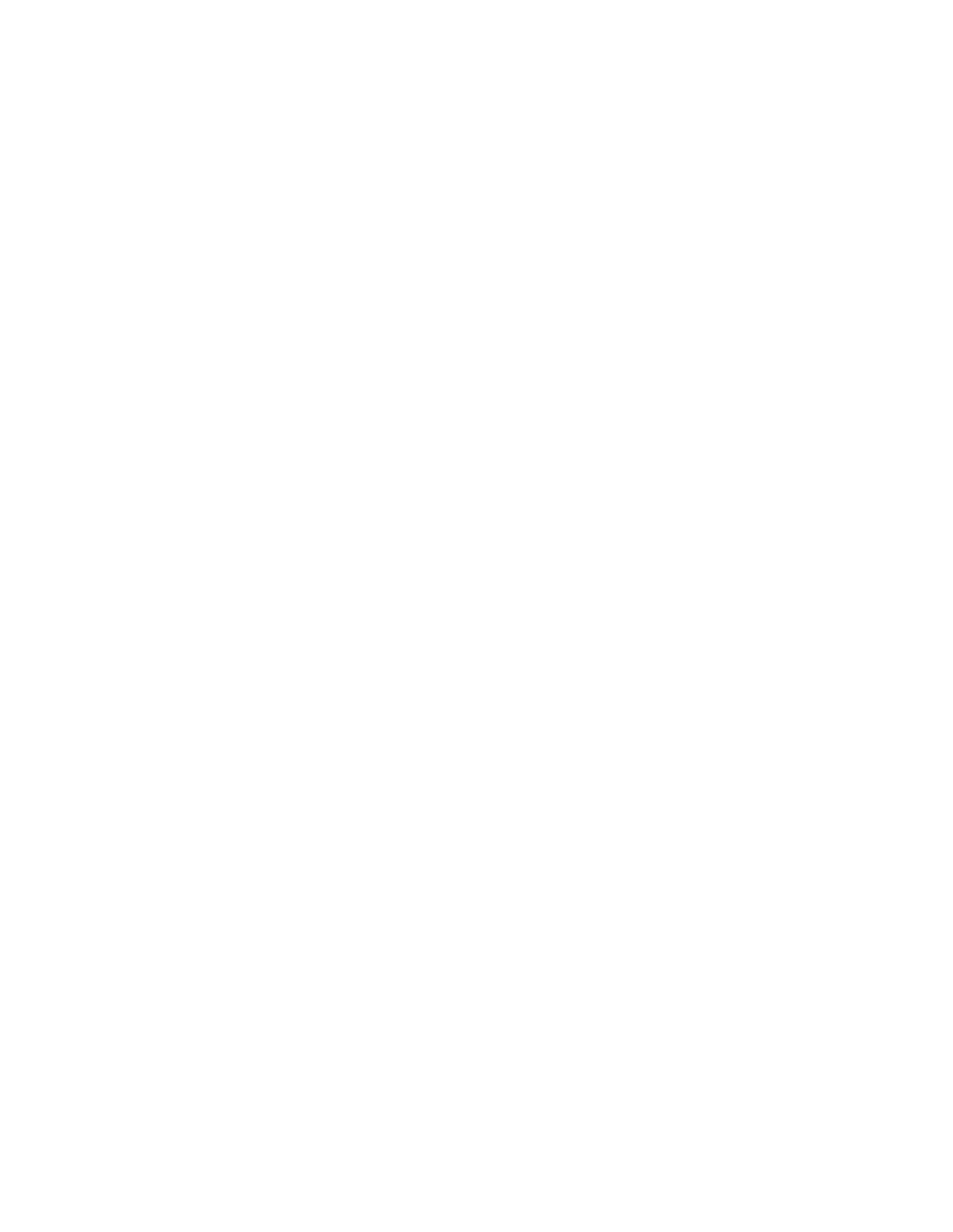#### **Annual Report on the Fraud and Waste Hotline**

The City established a Fraud Hotline in 2012 with Audit Committee's support to provide an independent resource for employees to report wrongdoing involving City resources, anonymously if preferred. One of the purposes of reporting on the operations of the Fraud Hotline is to demonstrate to employees and the public that action is taken when issues of fraud and wrongdoing are reported to the City Auditor.

Sincerely,

Busi With

February 15, 2015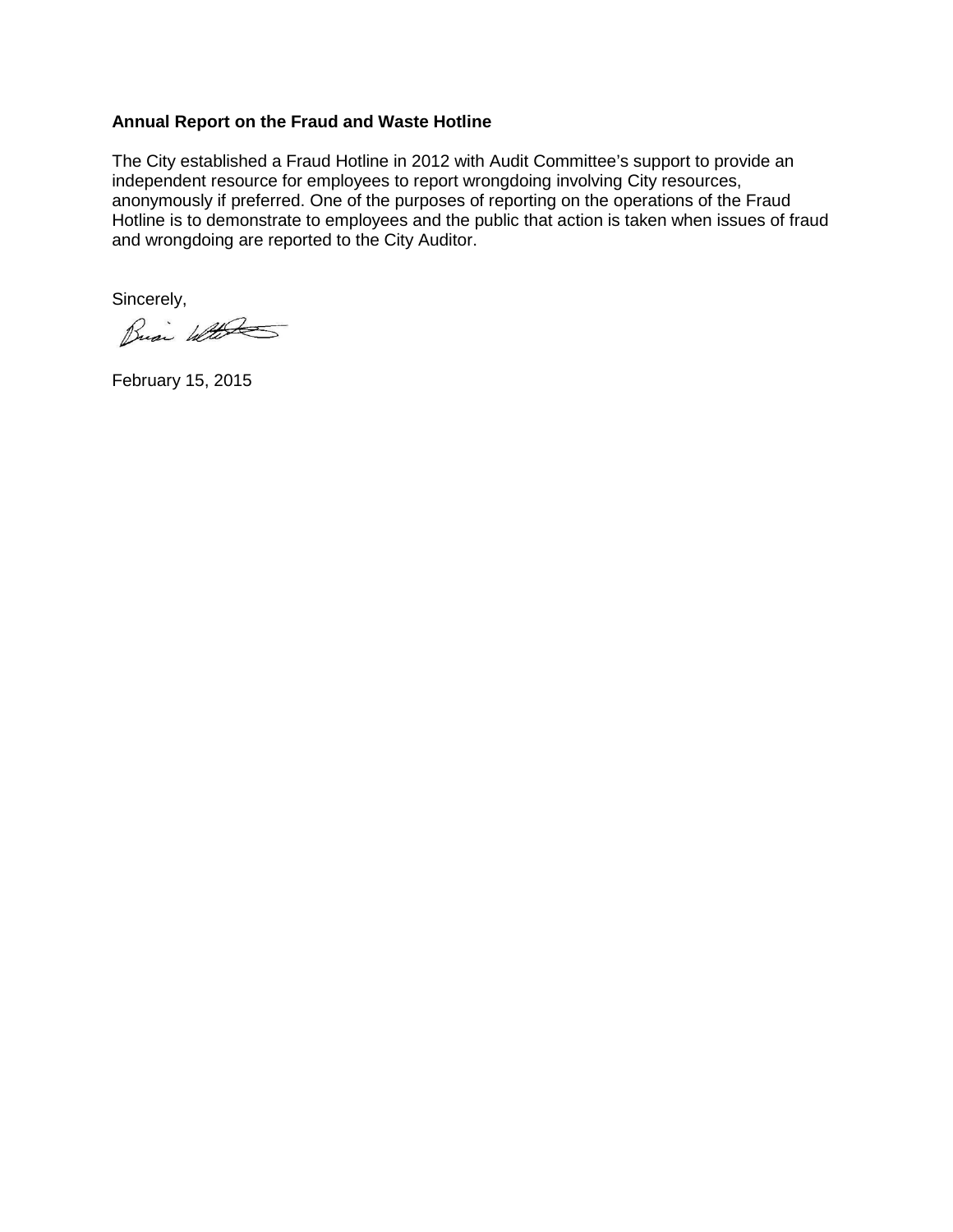## **Background**

In July 2006, the City of Winnipeg Fraud, Theft or Related Irregularities Administrative Standard was approved by the Chief Administrative Officer (CAO) with the City Auditor agreeing to conduct investigations referred by the Public Service under this Administrative Standard. A research study on fraud and waste hotlines was identified in the City Auditor's Audit Plan for 2009 to 2010 and presented to Audit Committee in May 2011.

On May 25, 2011, Council approved the implementation of a Fraud Hotline to be managed by the Audit Department. In conjunction with launching the Fraud Hotline, the City's *Fraud, Theft or Related Irregularities Administrative Standard* was updated and three new sections were incorporated.

#### *Confidentiality of Information*

All participants in an investigation of a fraud, theft, misappropriation or other related irregularity or retaliation shall keep the details and results of the investigation confidential. Investigation results will not be disclosed or discussed with anyone other than those who have a legitimate need to know. This is important in order to avoid damaging the reputation of an employee alleged to have committed a fraud, theft, misappropriation or other related irregularity and the allegation is subsequently found to be unsubstantiated.

#### *Whistleblower Protection*

The City will protect and support employees who report in good faith or participate in an investigation of any suspected acts of fraud, theft, misappropriation or other related irregularities. This is specifically outlined in Administrative Standard HR-008, City of Winnipeg Fraud, Theft, Misappropriation or Related Irregularities.

If an employee is targeted for reprisals by other employees because they think that the employee has made a complaint, please report this to the Hotline as well. We will investigate complaints of reprisals against employees.

#### *Bad Faith Allegations*

Bad faith complaints and false accusations are not acceptable and action will be taken against complainants where an allegation has been made in bad faith. This is specifically outlined in Administrative Standard HR-008.

#### **Fraud and Waste Hotline Operation**

The Fraud Hotline commenced operations on April 30, 2012. In July 2013 the hotline was expanded to include accessibility to citizens of the City of Winnipeg and renamed the Fraud and Waste Hotline. The Fraud and Waste Hotline is a confidential and anonymous service that allows citizens and staff to report complaints 24 hours a day, 7 days a week. The Hotline is operated independently by a third party and is accessible by phone or Internet.

Each complaint submitted is given a tracking number and a password, so the reporter can follow the progress of the case and see what action has been taken. The feature enables Audit Department staff to pose additional questions to the person submitting the complaint, thereby enabling the reporter to submit additional information if they so choose.

The City Auditor reviews each complaint. For many complaints, preliminary investigative inquiries are conducted by Audit Department staff to determine if the allegations have merit or to obtain additional information to make the matter actionable. If there is insufficient information to proceed and the complaint was made anonymously, the Audit Department staff will pose additional questions in the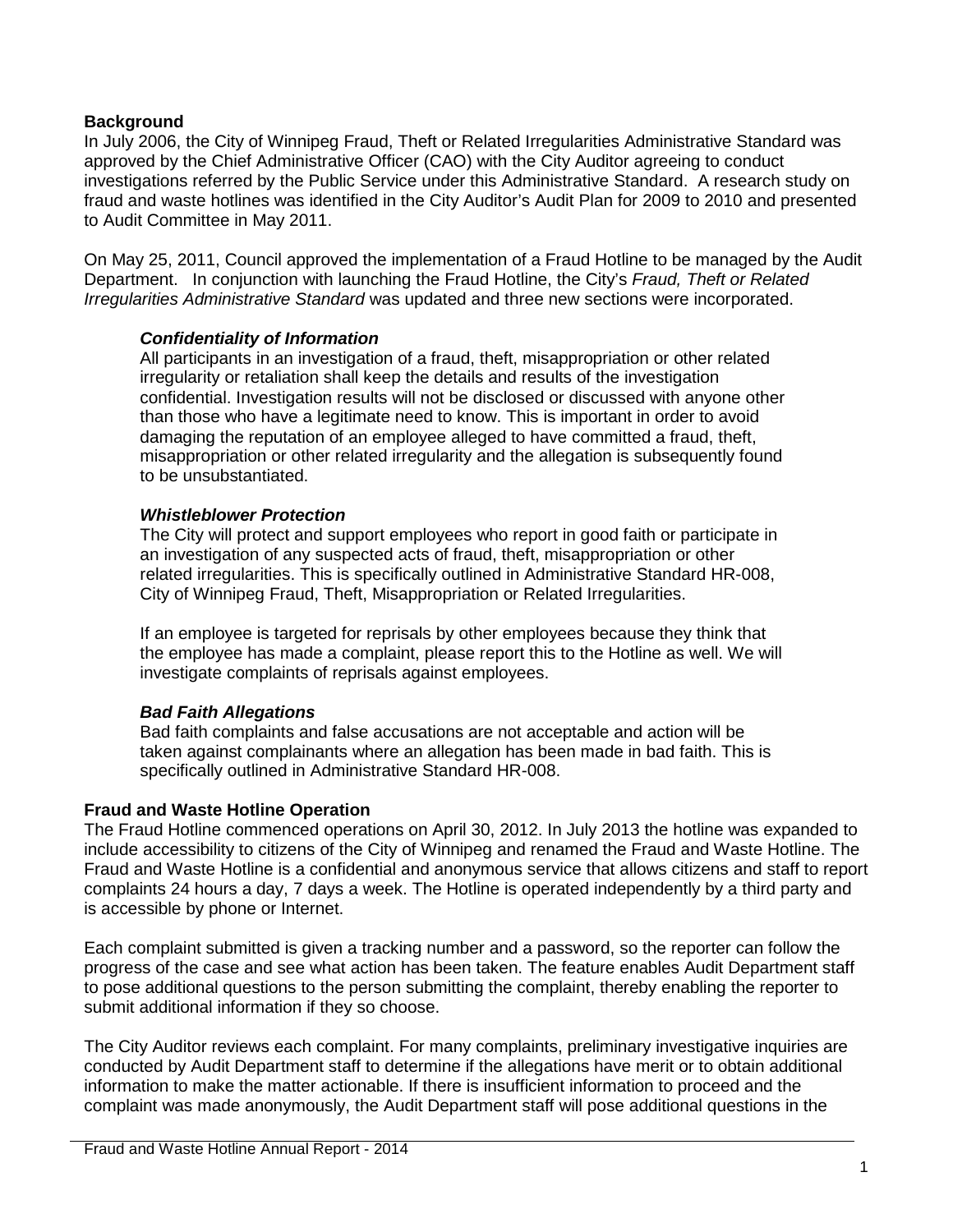event the person who submitted the complaint checks on the status of their complaint. If no response is received within 30 days, the complaint will be considered closed. Where contact information was provided, the Audit Department staff will try to obtain sufficient information to investigate or resolve the matter. The unique circumstances of each complaint require the application of professional judgment to determine the appropriate disposition in each case. If warranted the City Auditor will ensure an appropriate, objective and impartial investigation is conducted, regardless of the alleged wrongdoer's position, title, and length of service or the relationship with the City of any party who might be involved in such an investigation.

In cases where the Audit Department led the investigation or conducted a significant amount of investigative work, a separate report including recommendations may be issued to management. Decisions regarding the appropriate level of discipline are the sole responsibility of departmental management.

#### **Fraud and Waste Hotline Budget**

The Hotline was established within the existing approved budget for the Audit Department without incremental funding. Existing staff resources were assigned to complaints as they were received. The annualized operating cost for the external service provider in 2014 was approximately \$50,764 (includes provision of service through to February 28, 2015).

#### **Hotline Activity in 2014**

The following table summarizes the types of complaints received through the Fraud Hotline by the City Auditor's Office during the period January 1 to December 31, 2014.

| Category                                             | Reports | Closed |
|------------------------------------------------------|---------|--------|
| <b>Financial Reporting and Accounting</b>            | 2       |        |
| Health and Safety, Environment                       |         |        |
| Unethical Conduct and Conflict of Interest           | 2       |        |
| Manipulation or Falsification of Data                | 1       |        |
| Harm to People or Property                           | 0       |        |
| Theft, Embezzlement, Fraud                           | 2       |        |
| Violation of Laws, Regulations, Policies, Procedures |         |        |
| Organization                                         | 0       |        |
| Management/Supervisor                                | 0       |        |
| Compensation, Pension and Benefits                   | 0       |        |
| <b>Product/Customer Service</b>                      | 0       |        |
| Office and Equipment Requirements                    | 0       |        |
| Safety and Security Issues                           | 1       |        |
| Suggestions for Improvement                          | 0       |        |
| Miscellaneous                                        | 0       |        |
| Undefined                                            | 0       |        |
| Total                                                | 10      |        |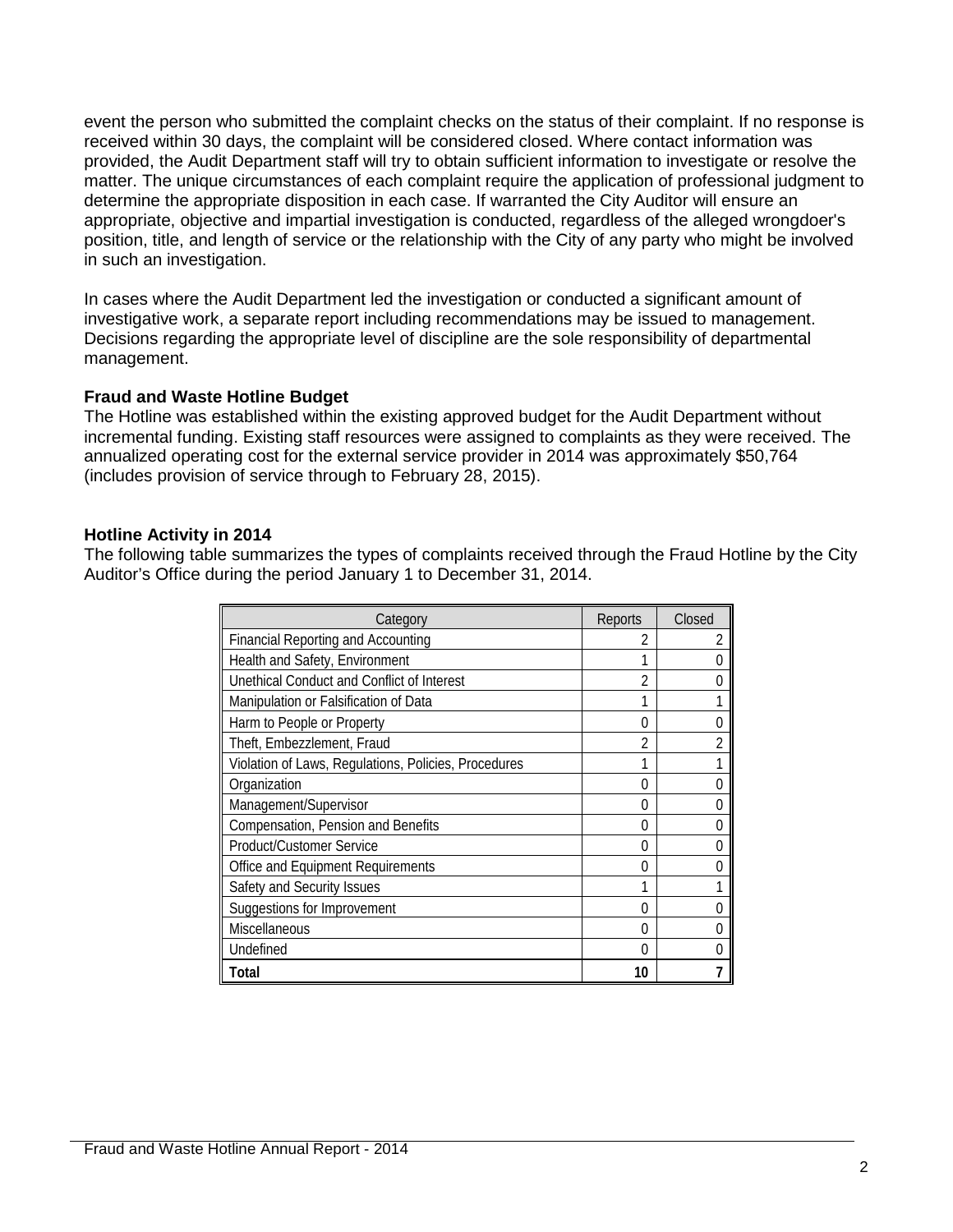# **Disposition of Complaints**

Audit Department staff reviews each hotline complaint to determine next steps in the process. Complaints that are significant enough to require a response from department management are monitored until the necessary action is taken. Complaints with limited detail may be held until further details are reported. Complaints are analyzed to identify trends that should be considered in developing the Audit Department Audit Plan.

Each complaint is screened and can be disposed of in one of four ways:

- 1. **No Action -** Not enough information provided at initial stages to warrant further investigation, the matter was outside our jurisdiction or because preliminary inquiries by the Audit Department determined that the complaint was not actionable.
- 2. **Referral to Another Agency** Matter is more appropriately addressed by another body eg. Winnipeg Police Service.
- 3. **Referral to Department** Complaint referred to Department for review and appropriate action or for information only. In these circumstances, department management takes the lead role in the investigation. The Audit Department provides advice, guidance and may participate in parts of the investigative work, such as conducting interviews and preparing or reviewing investigative plans as deemed necessary.
- 4. **Investigation –** The Audit Department takes the lead role in conducting these investigations. While it is expected that the majority of investigations will be coordinated with department management, the level and type of participation of departmental management is determined on a case by case basis.

If complaints are significant enough to require a response from department management, then department management is requested to report back to the Audit Department on the resolution and any action taken. We review the results of these investigations prior to closing the reports on the hotline system.

If "No Action" is taken on a report it would typically be due to insufficient information being supplied to support the allegation. Despite attempts by the Audit Department staff to obtain additional information through the hotline system, there may not be sufficient information to proceed.

|                            | Carry Forward<br>from Prior Year | Complaints<br>Received<br>in 2014 | Closed |
|----------------------------|----------------------------------|-----------------------------------|--------|
| No Action                  |                                  |                                   |        |
| Referral to Another Agency |                                  |                                   |        |
| Referral to Department     |                                  |                                   |        |
| Investigation              |                                  |                                   |        |

We investigated all complaints received in 2014 in accordance with internal procedures and guidelines, as well as professional standards. We gathered evidence to confirm or dispel the allegations reported. We consulted with other appropriate internal or external experts as deemed necessary.